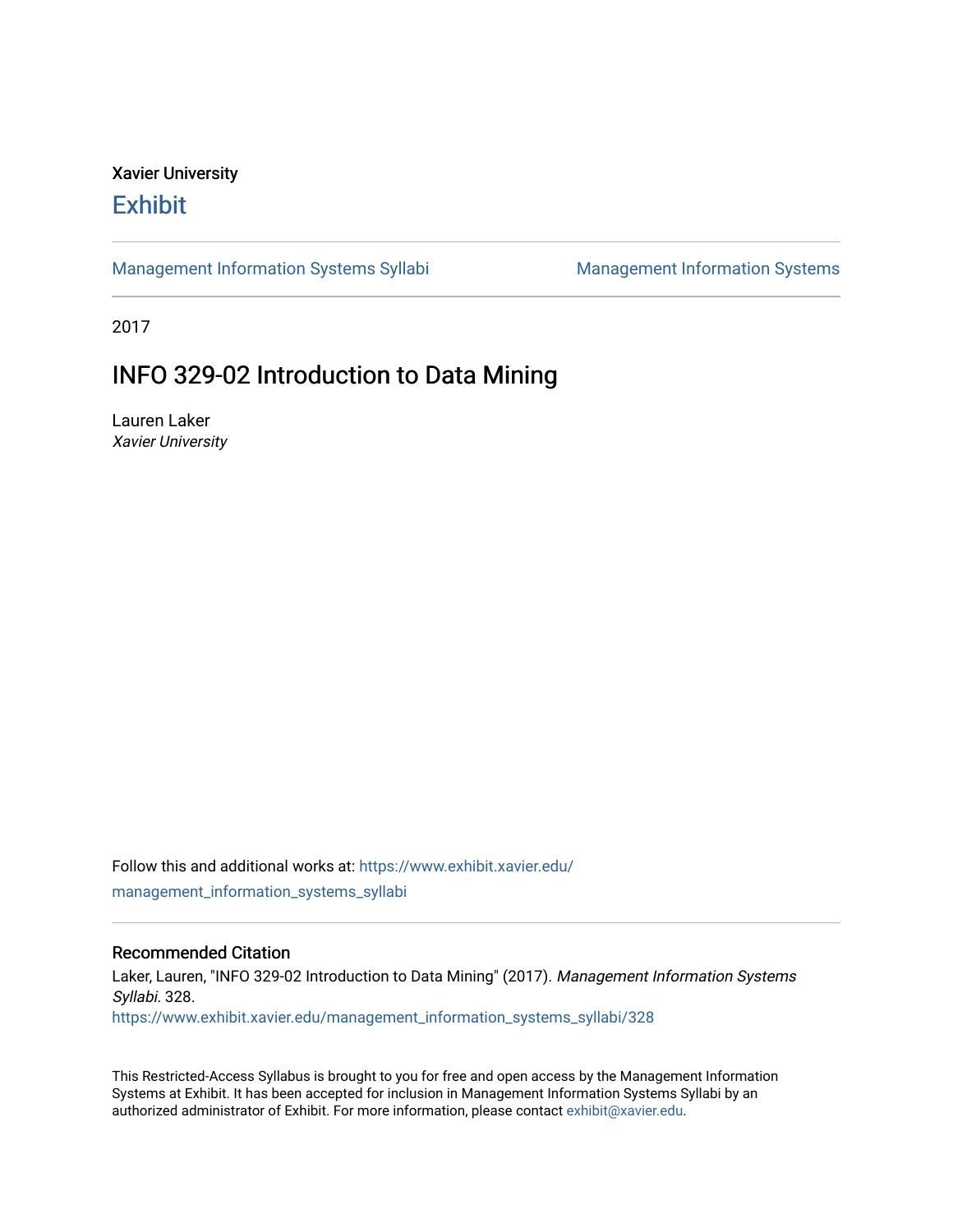# **XAVIER UNIVERSITY INTRODUCTION TO DATA MINING (INFO 329/MKTG 329) Spring 2017**

| Instructor:          | Dr. Lauren F. Laker<br>B.A. Mathematics & Statistics, Miami University<br>B.S. Secondary Math Education, Miami University<br>Masters of Business Administration, Xavier University<br>PhD Operations, Business Analytics, Information Systems, University of Cincinnati |
|----------------------|-------------------------------------------------------------------------------------------------------------------------------------------------------------------------------------------------------------------------------------------------------------------------|
| <b>Office Hours:</b> | T/TH 2:00-4:00 or by appointment<br>211 Smith Hall                                                                                                                                                                                                                      |
| <b>Contact Info:</b> | 513.745.2034<br>lakerlf@xavier.edu                                                                                                                                                                                                                                      |
| <b>Textbooks:</b>    | Fundamentals of Predictive Analytics with JMP (ISBN: 978-1-61290-425-2)<br>Authors: Ron Klimberg and B.D. McCullough                                                                                                                                                    |
|                      | Practical Data Analysis with JMP (ISBN: 978-1-61290-823-6)<br><b>Author: Robert Carver</b>                                                                                                                                                                              |

#### **Course Description:**

Students will receive an introduction to the basic theory, tools and techniques of data mining, including prediction, associations, clustering, and recommendation systems. The course will be delivered from two points of view: the technological view and the marketing management view. Students will use data mining tools when doing their team projects.

#### **Course Objectives:**

In the last decade we have seen an explosion in the quantity of data available to businesses. Transactional data from point-of-sale scanners are now routinely available; data from direct marketing is growing exponentially; and e-commerce and web-browsing data is everywhere. Obviously, there is going to be a strong interest in extracting value or knowledge from this data. My vision of this course is to present and discuss data mining technologies and their application to data sets in an effort to support tactical and strategic business decisions. However, the over-riding focus will be learning when and how to use the technologies.

- Understand popular data mining techniques, how to apply them, and when they are applicable
- Utilize a state-of-the-art commercial data mining package
- Apply popular data mining techniques to analyze and solve real-world problems
- Recognize and assess ethical data mining practices

# **XAVIER UNIVERSITY VISION STATEMENT**

"Xavier men and women become people of learning and reflection, integrity, and achievement, in solidarity for and with others."

# **WILLIAMS COLLEGE OF BUSINESS MISSION**

"We educate students of business, enabling them to improve organizations and society, consistent with the Jesuit tradition."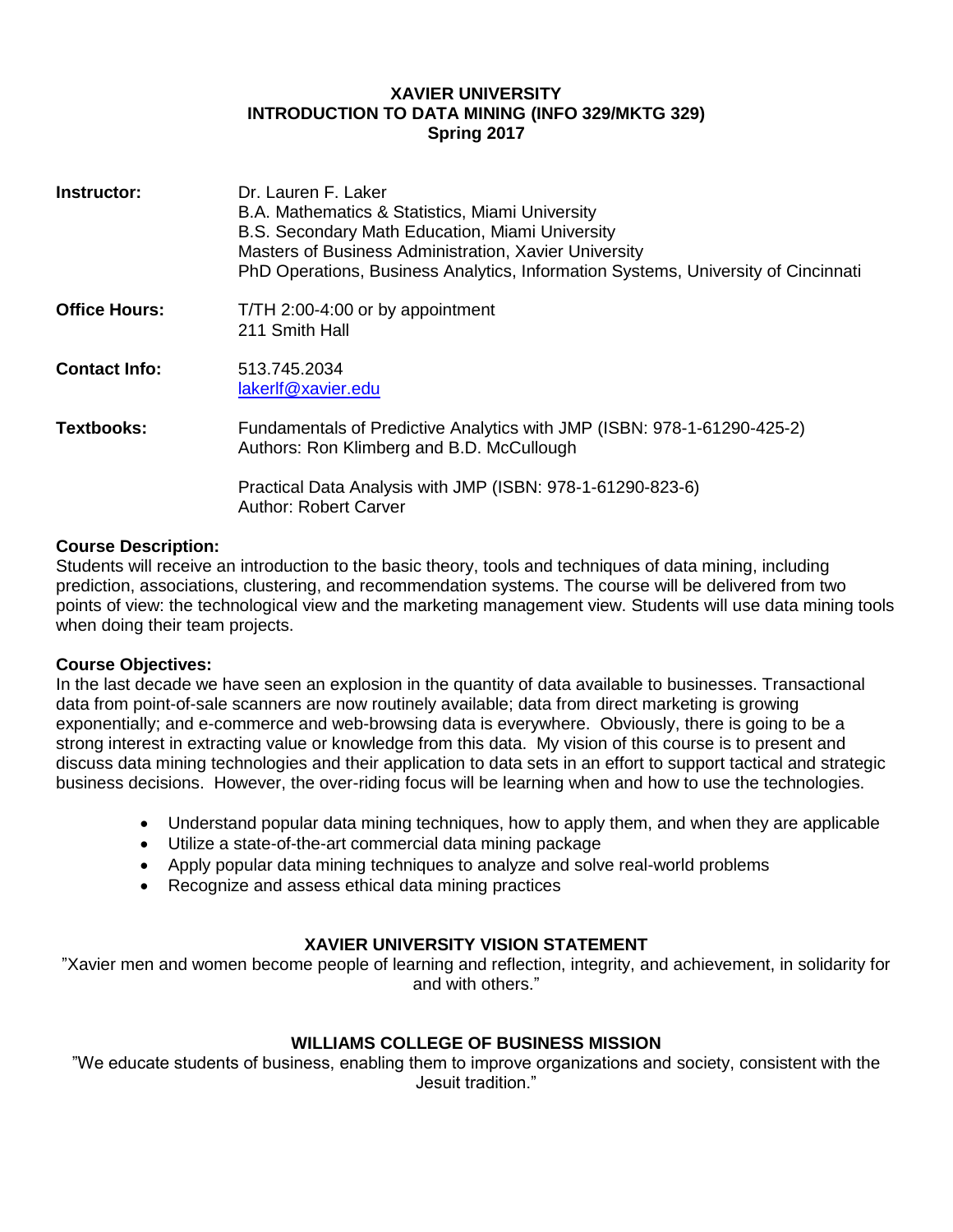# **Student Assessment and Evaluation**

| 1) Class attendance, participation and discussion | 5%         |
|---------------------------------------------------|------------|
| $2)$ Exam 1                                       | <b>25%</b> |
| 3) Exam 2                                         | <b>25%</b> |
| 4) Course Project                                 | 10%        |
| 5) Class Readings/HW                              | $30\%$     |
| 6) Final Exam                                     | 5%         |

#### **Grade Distribution**

| 93-100   | А  |
|----------|----|
| 90-92.9  | А- |
| 87-89.9  | B+ |
| 83-86.9  | в  |
| 80-82.9  | B- |
| 77-79.9  | C+ |
| 73-76.9  | C  |
| 70-72.9  | င- |
| 60-69.9  | D  |
| Below 60 | F  |

# **COURSE POLICIES**

- 1. **Attendance** and participation are critical in this course and will be recorded daily. This course is very interactive (hands-on)…*Knowledge is CONSTRUCTED not received. I will take attendance every class*  period. This will be used as a measure for the In-Class portion of your grade. Attendance is not *mandatory, but I WILL NOT COVER MISSED MATERIAL DURING OFFICE HOURS FOR THOSE WHO DO NOT ATTEND CLASS. If you must miss for a legitimate reason, please let me know and we can arrange a time to discuss what is/was missed.*
- 2. **No late work accepted.** Assignments are to be submitted on the due date at the beginning of class. Late assignments will not be accepted unless **PRIOR** arrangements have been made with the instructor. A score of zero will be assigned for any assignment received beyond the due date.
- 3. **No make-up exams/tests.** They will be taken only those days in class. A score of zero will be assigned for any missed tests.
- 4. INFO/MKTG 329 has a **zero tolerance for academic dishonesty**.
- 5. Technology: The use of the computers during class should be used ONLY for the material. They are not to be used for any other purpose (email, facebook, etc.) during class time.

# **ACADEMIC HONESTY**

"All work submitted for academic evaluation must be the student's own. Certainly, the activities of other scholars will influence all students. However, the direct and unattributed use of another's efforts is prohibited as is the use of any work untruthfully submitted as one's own." The penalty for violation of this policy will be a zero for that assignment if it is a first offense. Subsequent violation will result in an *F for the course*.

You are encouraged to work and study with other students in class and to learn from one another as opportunities provide. However, turning in the work of another or providing your work to someone else will be considered academically dishonest. It is my tendency to handle such cases with the severest penalties possible.